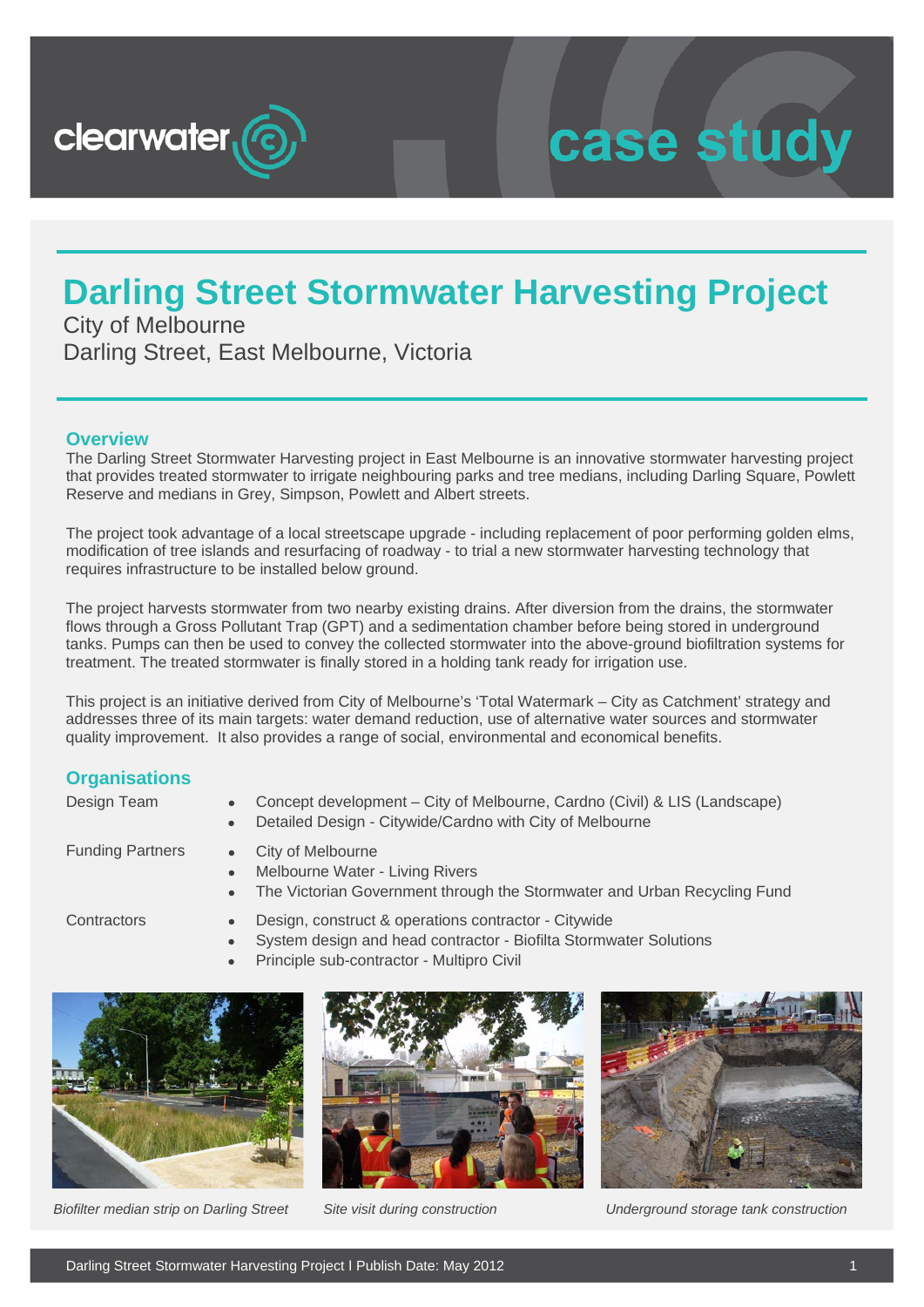

# case study

#### **Timeframe**

2009-2011

#### **Cost**

Total cost - \$1,737,000 (including \$100,000 for a 2 year monitoring program), with funding from:

- Melbourne Water Living Rivers: \$200,000
- Victorian Government Stormwater and Urban Recycling Fund: \$291,000

#### **Objectives**

Darling Street is the pilot project for the City of Melbourne's long term stormwater harvesting strategy, which aims to annually implement 1-2 systems on various sites within the municipality. The project took advantage of a local streetscape upgrade to trial a new stormwater harvesting technology that requires infrastructure to be installed below ground.

 *an innovative approach to reduce the footprint of a stormwater harvesting system*

The main objective of this project was to reduce potable water demand by providing an alternative water supply source for irrigation of local parks and tree medians. The harvesting capacity of the system was therefore sized to meet irrigation demand for the nominated streets and reserves within the precinct.

Other objectives included:

- keeping costs and spatial footprint of the system as low as possible
- achieving environmental benefits through the reduction of runoff volumes entering downstream water bodies
- delivering an enhanced public realm for the community

#### **Outcomes**

The Darling Street stormwater harvesting project provides a range of benefits:

- **Environmental**: Meets best practice for stormwater pollutant reduction and also reduces stormwater runoff volumes into the local waterways. In addition, use of the treated stormwater for irrigation reduces pressure on potable water supply.
- **Economical**: Introduces an economically viable alternative water source as the cost of Melbourne's potable water supply begins to rise. The project cost is 75% cheaper than traditional WSUD projects for a comparable volume of stormwater treatment. The saving is mainly achieved by the combined use of raingarden and underground storage tanks, which:
	- (i) minimise the spatial footprint of the project compared to a traditional above-ground raingarden alone (ii) reduce the maintenance requirements of the system

The system is mainly cleaned with a vacuum truck removing sediment from the GPT and the sediment chamber. Whilst removal of wind blown rubbish and hand weeding will still be necessary in the raingarden beds, the maintenance is a lot less labour intensive.

• **Social**: The project provides increased landscape amenity and mitigation of the urban heat island effect. A community engagement strategy was put in place to seek internal and key external support early on in the project development. It allowed project details to be communicated widely to the local residents, creating greater community awareness of water sensitive urban design.